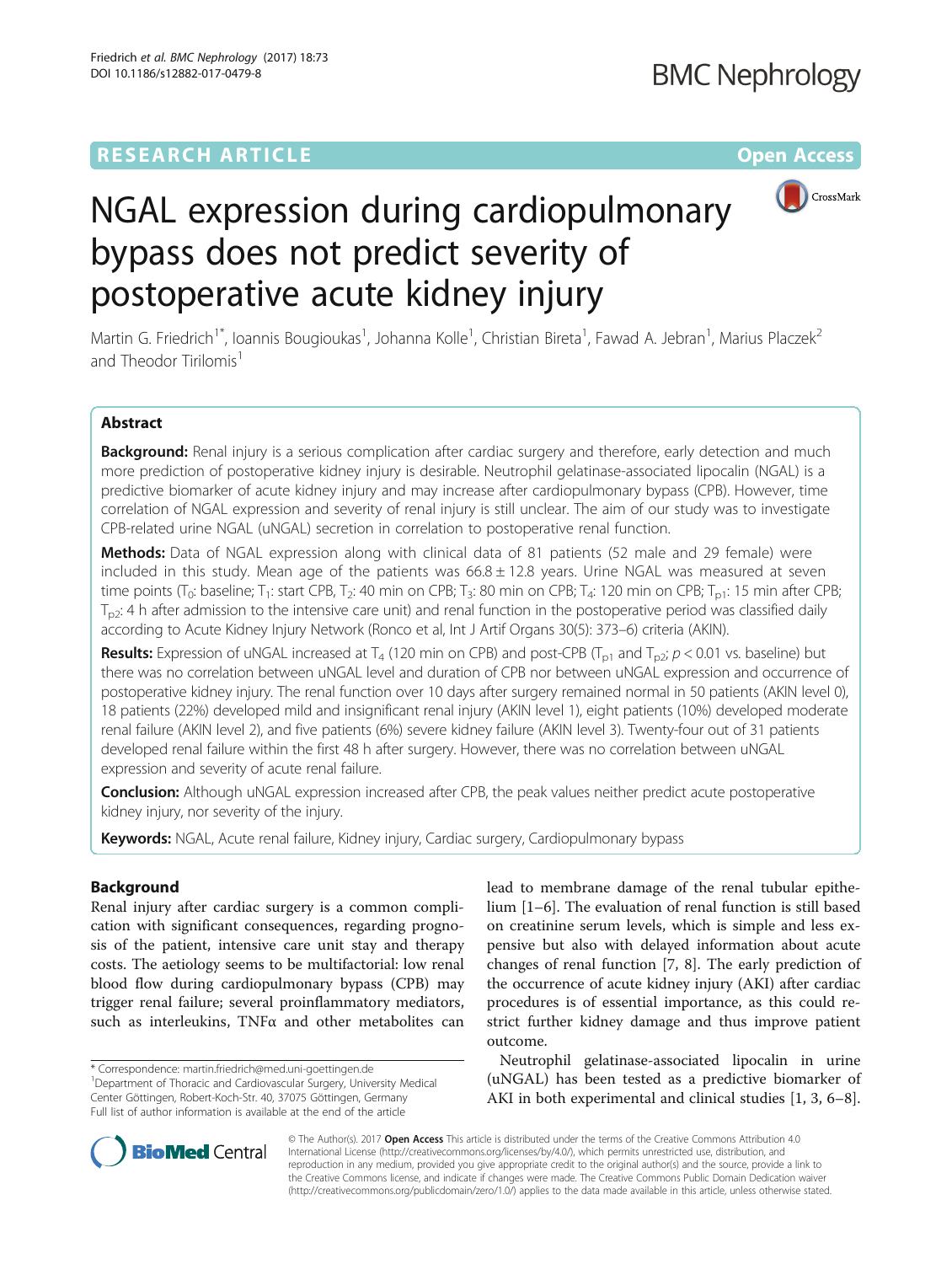In a renal ischemia-reperfusion injury model in the mouse and rat, a marked upregulation of NGAL mRNA and protein levels was seen in the early postischemic period, whereas the appearance of uNGAL in the very first postischemic urine output was related to the duration of ischemia [\[9](#page-6-0)]. Woodson et al. found in the rat model increased expression of uNGAL after 30 min of kidney hilum clamping then after 15 and 60 min [\[10\]](#page-6-0).

Clinical studies of cardiac surgery showed in patients with postoperative AKI increased uNGAL values 2 to 4 h after CPB [\[1](#page-6-0), [6](#page-6-0), [7](#page-6-0), [11](#page-6-0)–[13](#page-6-0)]. In most studies, measurements of uNGAL were carried out preoperatively (baseline value), and once again postoperatively at admission of the patients in the intensive care unit (ICU). There are no data of uNGAL during CPB available. The aim of the present study was (1) the measurement of uNGAL expression even during on-pump cardiac surgery, (2) the relationship analysis between uNGAL values and clinical renal outcome, and (3) the analysis of the predictive power of uNGAL on the severity of postoperative AKI.

### Methods

Eighty-one adult patients undergoing cardiac surgery with the use of CPB were included: 34 patients coronary artery bypass grafting (CABG), 19 patients with valve replacements, 22 patients combined CABG and valve replacement, 2 patients with myectomy of hypertrophic cardiomyopathy, 2 patients with aortic reconstruction, and 1 patient with closure of atrial septum defect.

Exclusion criteria were: terminal renal insufficiency, irregular kidney vessels, abnormal kidney morphology (confirmed by ultrasound or magnetic resonance imaging) or preoperative haemodynamic instability.

The preoperative ARF (acute renal failure) score (includes the following 11 preoperative variables: gender, congestive heart failure, left ventricular ejection fraction, use of intra-aortic balloon counterpulsation, chronic lung disease, insulin-requiring diabetes mellitus, previous cardiac surgery, emergency surgery, valve surgery, procedures other than coronary bypass or valve and serum creatinine) was calculated [[14](#page-6-0)].

Urine samples for biomarker analysis were obtained immediately before  $(T_0:$  baseline, before induction of anesthesia), during CPB  $(T_1: start CPB; T_2: 40 min on$ CPB,  $T_3$ : 80 min on CPB;  $T_4$ : 120 min on CPB) and after CPB ( $T_{P1}$ : 15 min after CPB;  $T_{P2}$ : 4 h after admission into ICU (over 5 h after CPB).

The samples were centrifugated and stored in aliquots at −80 °C. The quantitative assessment of uNGAL was performed with the ARCHITECT platform (Chemilumineszenz-Micropartikelimmunoassay (CMIA), Abott GmbH & Co. KG, Wiesbaden, Germany).

Serum creatinine and glomerular filtration rate (eGFR) were routinely measured at baseline (within 72 h before surgery), after admission to the ICU and at least daily in the post-operative period up to 15 days.

The severity of postoperative acute kidney injury was defined and stratified according to the Acute Kidney Injury Network criteria [[11, 15\]](#page-6-0):

- AKIN level 0: no changes
- AKIN level 1: increased serum creatinine for 1.5–2x of the basal value or increased serum creatinine ≥ 0,3 mg/dl or > 25%, reduction of GFR / Urine output <  $0.5$  mL/kg/h >  $6$  h
- AKIN level 2: increased serum creatinine for 2–3 of basal value or >50% reduction of GFR / Urine output <  $0.5$  mL/kg/h > 12 h
- AKIN level 3: increased serum creatinine for > 3 of basal value or >75% reduction of GFR or ein serum creatinine  $\geq 4$  mg/dl / Urine output < 0.3 mL/kg/h > 24 h or anuria for 12 h

All patients were classified according to these criteria. Since creatinine levels and diuresis over the past 6 h, 12 h , or 24 h is included in calculation of AKIN levels, levels were determined every day postoperatively.

In general, patients with AKIN level 0 or level 1 received no specific therapy, whereas therapy was modified for patients with AKIN level 2 and level 3 (differentiated volume substitution therapy, diuretics or renal replacement therapy).

All statistical analyses were performed using statistical software SAS (version 9.3, SAS Institute Inc., Cary, NC, USA) or STATISTICA (version 9.1, StatSoft Inc., USA). Continuous variables were described as means (with standard deviation) or medians (with inter-quartile range), as appropriate, and categorical variables as percentages. The Wilcoxon rank sum test was used to compare urinary biomarker levels at each time point between patients with and without AKI. For statistical analysis of possible effect of the factor AKIN level and time or interaction of both factors with the NGAL concentration and NGAL amounts, a nonparametric two-factorial ANOVA with interaction term was performed . The significance level and the P values were adjusted using the Bonferroni-Holm method. Differences were considered statistically significant at a P value of less than 0.05.

## Results

Eighty one patients, 29 women (mean age  $68 \pm 9$  years) and 52 men (mean age  $67 \pm 14$ ) were included in the study. Coronary artery bypass grafting (GABG) was performed in 35 patients (16 female, 19 male), valve replacement in 19 patients (6 female, 13 male), and combined procedures in 27 patients (7 female, 20 male).

The concentration of uNGAL, decreased significantly at the beginning of CPB  $(T_1)$   $(p < 0.01$  vs.  $T_0)$  without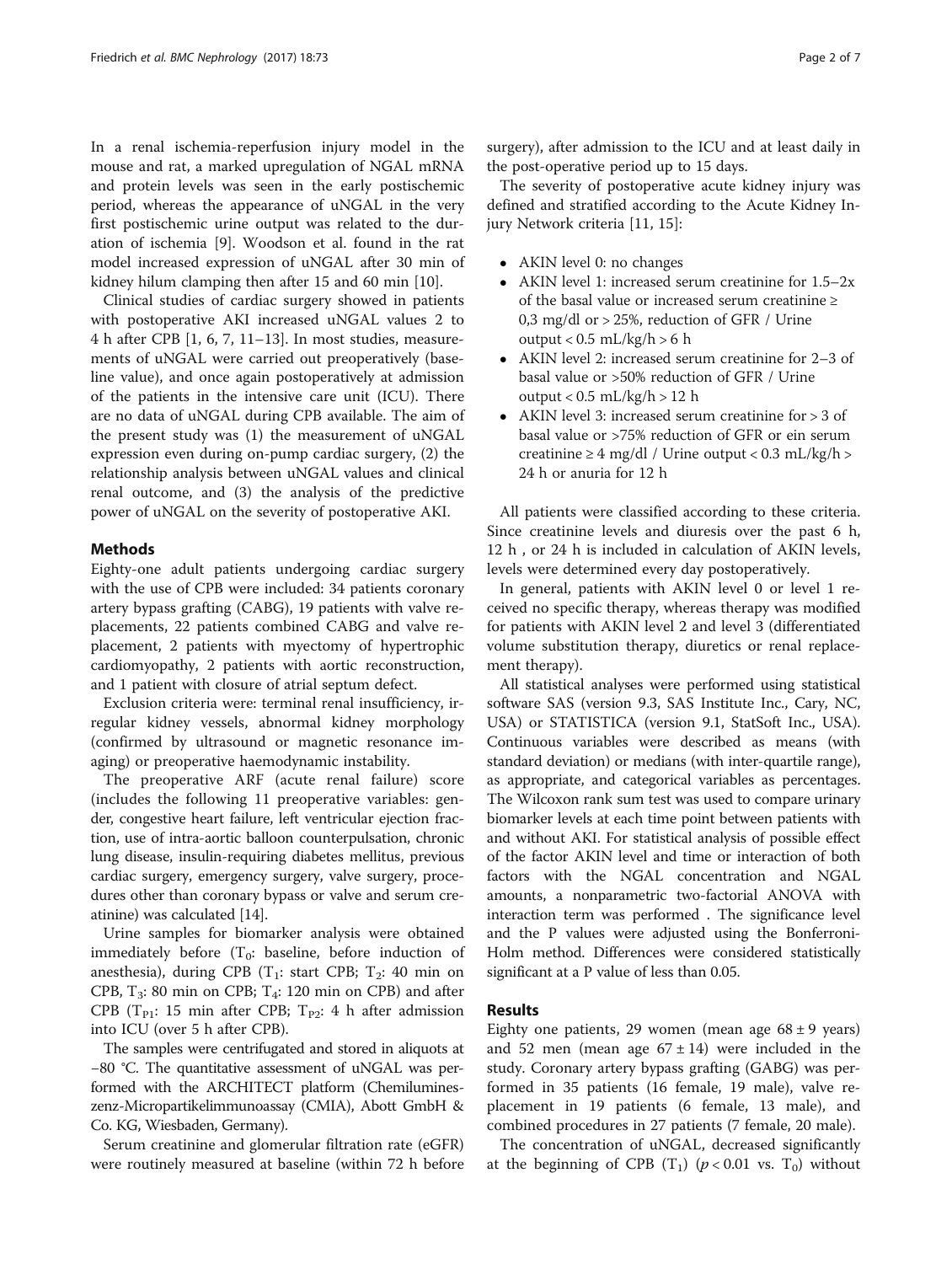<span id="page-2-0"></span>

further significant changes until 80 min on CPB  $(T_3)$ . At 120 min on CPB and thereafter uNGAL increased significantly ( $p < 0.01$  vs. T<sub>0</sub>) (Fig. 1).

Up to 10 days after surgery fifty patients (62%) had a normal renal outcome (AKIN level 0), 18 patients (22%) were in AKIN level 1, eight patients (10%) developed AKIN level 2, and five patients (6%) developed severe renal injury (AKIN level 3). Four patients of five in AKIN level 3 underwent hemodialysis. Most patients, 27 out of 31, developed the renal injury (AKIN level 1, 2, and 3) within the first four postoperative days. The clinical data of the patients did not show significant differences (Table 1). Nine additional patients (11%) developed renal failure after the  $4<sup>th</sup>$  postoperative day (Fig. [2](#page-3-0)). Three patients died postoperatively; one patient without and two patients with severe postoperative renal injury.

No significant differences in patient characteristics were noted between the groups with renal injury (AKIN levels 2 and 3) if compared to patients at AKIN level 0 and 1 (Table [2\)](#page-3-0). The preoperative ARF-score was notably higher in patients who later developed kidney damage as in patients without severe renal injury (Table [3\)](#page-4-0).

The relation of maximal uNGAL values (at  $T_{p2}$ ) and developed postoperative AKIN levels does not show significant correlation for prediction (Fig. [3](#page-4-0)). Also the relation of uNGAL values (at  $T_{p1}$  and  $T_{p2}$ ) to duration of CPB does not show significant correlation (Fig. [4\)](#page-5-0).

Table 1 Preoperative, operative, and postoperative clinical data of the patients after on-pump cardiac surgery according to AKIN levels on postoperative day 4

|                                                | AKIN level 0     | AKIN level 1     | AKIN level 2     | AKIN level 3     |
|------------------------------------------------|------------------|------------------|------------------|------------------|
| Males/Females                                  | 30/15            | 15/6             | 5/3              | 2/5              |
| Age (years)                                    | $62.9 \pm 14.1$  | $72.5 \pm 9.3$   | $70.5 \pm 4.4$   | $74.9 \pm 3.3$   |
| Weight [16]                                    | $79.9 \pm 16.2$  | $80.9 \pm 15.8$  | $93.0 \pm 25.6$  | $83.8 \pm 13.7$  |
| CPB duration (minutes)                         | $139.3 \pm 50.2$ | $148.1 \pm 50.8$ | $152.9 \pm 59.7$ | $130.3 \pm 30.9$ |
| Stay in OR (minutes)                           | $249.7 \pm 71.6$ | $248.6 \pm 73.4$ | $267.3 \pm 78.6$ | $241.9 \pm 28.9$ |
| Intraoperative urine output (ml/kg)            | $10.4 \pm 15.8$  | $7.2 \pm 6.7$    | $4.9 \pm 3.8$    | $18.3 \pm 36.6$  |
| Early postoperative urine output (5 h) (ml/kg) | $8.7 \pm 4.7$    | $7.4 \pm 5.0$    | $5.2 \pm 4.8$    | $5.7 \pm 3.5$    |
| Peak free Hb in blood (mg/100 mL)              | $57.6 \pm 29.0$  | $59.3 \pm 20.1$  | $71.3 \pm 23.2$  | $62.5 \pm 31.1$  |
| Peak free Hb in urine (mg/100 mL)              | $22.2 \pm 38.3$  | $13.8 \pm 12.1$  | $20.0 \pm 16.9$  | $34.0 \pm 61.0$  |
| ICU stay (days)                                | $2.5 \pm 2.3$    | $4.9 \pm 6.3$    | $4.3 \pm 3.0$    | $6.4 \pm 3.8$    |

CPB cardiopulmonary bypass, OR operating room, Hb hemoglobin, ICU intensive care unit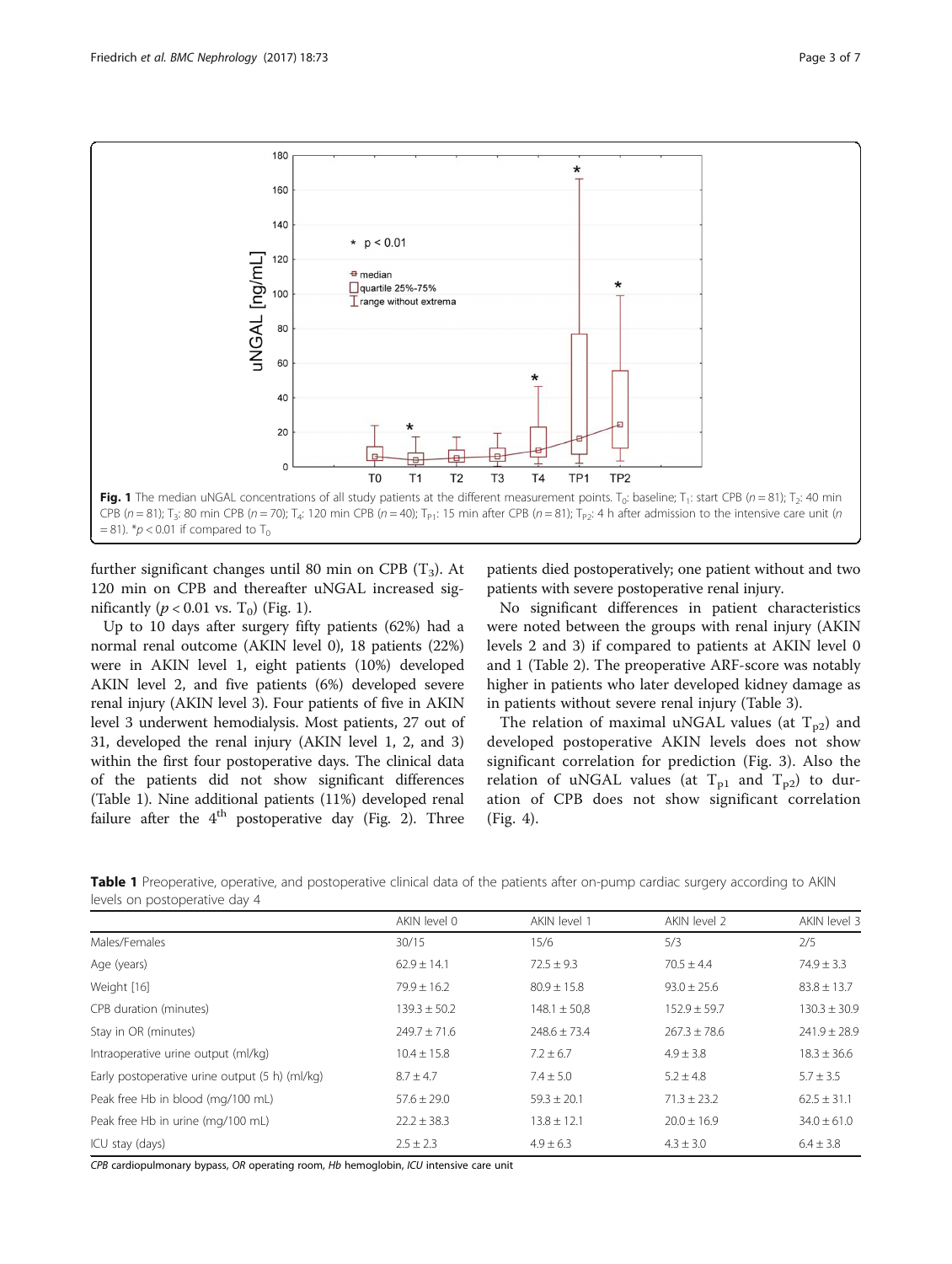<span id="page-3-0"></span>

Also in subgroup analysis (CABG, valve replacement, combined procedure, or other) there was no significant correlation between uNGAL value and AKIN level.

## **Discussion**

Acute kidney injury after cardiac surgery is a common complication and outcome may be devastating with a mortality-risk of up to 90% [\[6](#page-6-0), [11, 16](#page-6-0)–[19\]](#page-6-0). According to AKIN classification, changes in serum creatinine concentrations and reduced urine output define acute kidney injury. Therefore, changes of kidney function are detected with substantial delay. Changes of diuresis and/or serum creatinine levels that appear in the postoperative period can be directly ascribed to CPB, but also to various factors, as haemolysis, blood transfusions, volume deficit, haemodynamic instability, systemic inflammatory response (SIRS), or reduction of renal perfusion in the

Table 2 Clinical data of the patients after CPB surgery classified to AKIN levels on postoperative day 4. Patients in AKIN level 0 + 1 did not receive specific renal treatment

|                                                   | $AKIN$ level $0+1$ | AKIN level $2 + 3$ | $p$ -value |
|---------------------------------------------------|--------------------|--------------------|------------|
| Patients                                          | 66                 | 15                 |            |
| Male gender (%)                                   | 45 (55.6)          | 7(8.6)             | 0.117      |
| Age (years)                                       | $66(21-87)$        | 73 (62-79)         | 0.071      |
| Weight (kg)                                       | 80                 | 89                 | 0.087      |
| CPB duration (minutes)                            | 141.3              | 141.7              | 0.966      |
| Intraoperative urine<br>output (ml/kg)            | 9.1                | 11.1               | 0.672      |
| Early postoperative<br>urine output (5 h; (ml/kg) | 8.0                | 5.5                | 0.094      |
| ICU stay (days)                                   | 3.2                | 5.3                | 0.063      |
| Hospital stay (days)                              | 13.5               | 14.7               | 0.637      |

CPB cardiopulmonary bypass, ICU intensive care unit

elderly [\[15, 20\]](#page-6-0). Nevertheless, early prediction of the occurrence of AKI after surgery is of crucial importance.

NGAL is a multi-potent 25-kDa protein mainly secreted by neutrophils, playing a fundamental role in iron metabolism [\[21](#page-6-0), [22](#page-6-0)]. Although the dimeric NGAL is also expressed by other organs [[23](#page-6-0)], the monomeric form is expressed by urothelial cells of the renal tubular system and has been specifically associated with epithelial stress [[24, 25](#page-6-0)]. It is excreted in great amounts in urine [[26](#page-6-0)] and in cases of 'tubular stress' it appears relatively early (60–120 min after stress induction) in the primary urine [[27](#page-6-0)–[29](#page-6-0)]. Although NGAL is an early predictive biomarker of acute kidney injury (AKI) some limitations of the certainty of NGAL's predictive feature have been reported [[6, 11](#page-6-0), [12](#page-6-0)].

In general, the value of the costly analysis of several predictive biomarkers, such as uNGAL, interleukin-18 (IL-18), kidney injury molecule (KIM-1), N-acetyl-beta-D-glucosaminidase (NAG) and others, in comparison to the daily routine creatinine measurement is increasingly doubted. The aim of our study was to evaluate the use of uNGAL as a biomarker of AKI after cardiac surgery with CPB, assessing its concentration levels at seven crucial time points, i.e. before, during and after extracorporeal circulation. Additionally, we wanted to analyze the predictive power of uNGAL on severity of AKI. To the best of our knowledge, this is the first study which covers extensively the concentration fluctuations of uNGAL on pump in cardiac surgery.

If renal injury during extracorporeal circulation were caused by reduced renal perfusion, then an increase in NGAL-expression would be already expected in the intraoperative period. Our measurements showed a significant decrease of uNGAL at the beginning of cardiopulmonary bypass, whereas a significant increase of uNGAL was seen after 120 min of CPB. The initial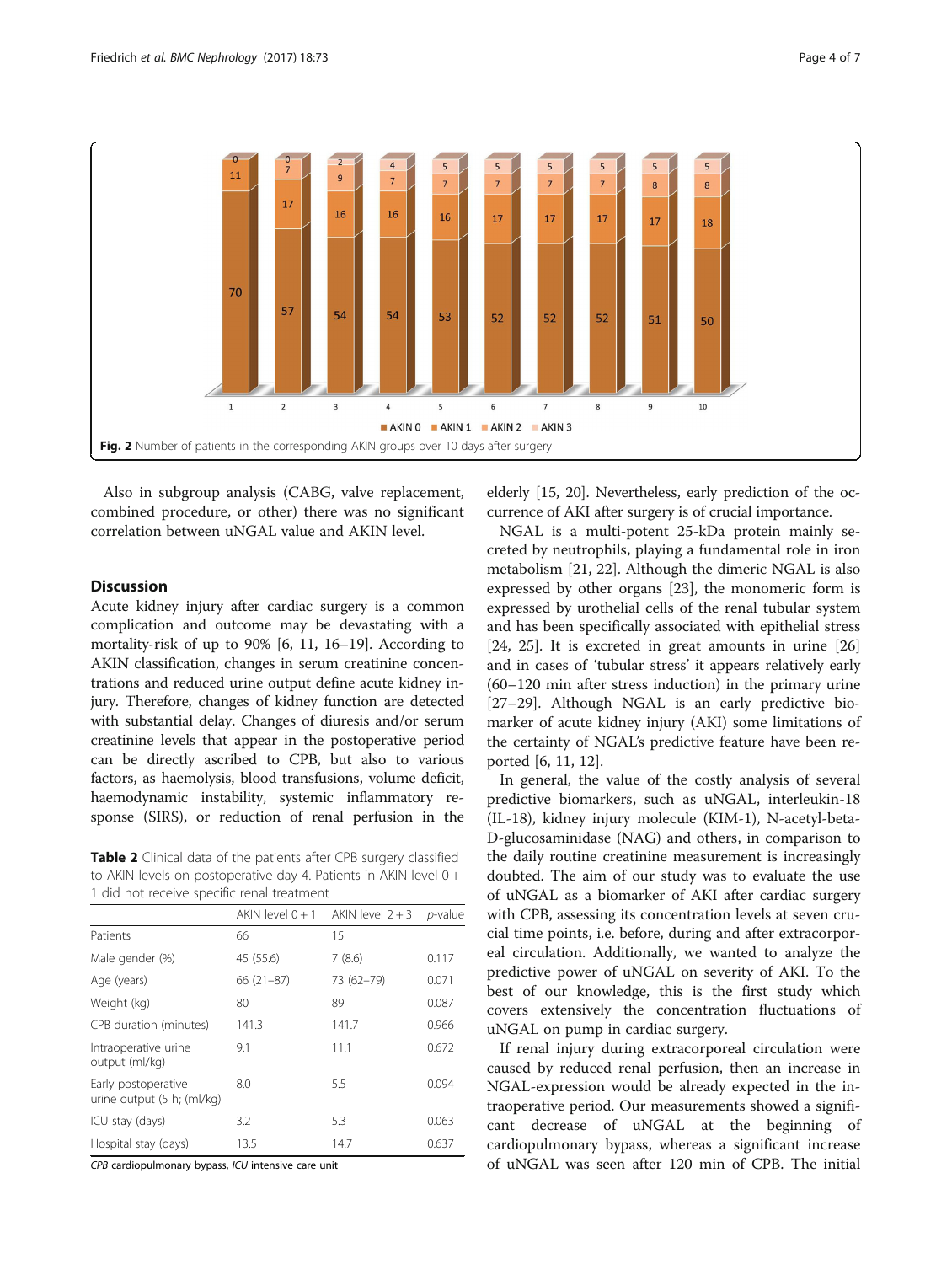<span id="page-4-0"></span>Table 3 The preoperative values of the calculated Acute Renal Failure (ARF) scores, the creatinine, and the estimated glomerular filtration rate (GFR) in relation to the AKIN-levels classified on postoperative day 4. The calculated ARF score in AKIN-levels 2 + 3 were significantly higher than in AKIN-levels  $0 + 1$  (4.07 ± 2.46 vs. 2.91 ± 1.83,  $p = 0.043$ )

|                                   | AKIN 0           | AKIN 1          | AKIN 2           | AKIN 3          |
|-----------------------------------|------------------|-----------------|------------------|-----------------|
| ARF score                         | $2.62 \pm 1.74$  | $3.52 \pm 1.84$ | $3.75 \pm 1.85$  | $4.43 \pm 1.82$ |
|                                   | $2.91 \pm 1.83$  |                 | $4.07 \pm 2.46$  |                 |
| Creatinine (mg/dl)                | $0.99 \pm 0.53$  | $1.11 \pm 0.33$ | $1.03 \pm 0.32$  | $1.32 \pm 0.64$ |
|                                   | $1.03 \pm 0.48$  |                 | $1.17 \pm 0.53$  |                 |
| GFR (ml/min/1.73 m <sup>2</sup> ) | $91.6 \pm 41.9$  | $69.8 \pm 23.7$ | $89.8 \pm 34.7$  | $43.3 \pm 23.2$ |
|                                   | $83.3 \pm 33.82$ |                 | $68.1 \pm 26.83$ |                 |
|                                   |                  |                 |                  |                 |

uNGAL decrease is probably caused by haemodilution at the induction of anaesthesia. After 2 h on CPB and at the end of surgery and afterwards significant increase of uNGAL was seen. However, a statistical difference in uNGAL concentration was only observed between AKIN level 0 and AKIN level 1 ( $p < 0.05$ ), so in patients without clinically relevant kidney injury. All other comparisons, i.e. between AKIN level 0 and AKIN level 2 or AKIN level 1 and AKIN level 2 did not demonstrate any statistical significant difference ( $p = 0.328$  and  $p = 0.916$ , respectively).

Arteriosclerosis is a generalised disease which may affect many vessels and therefore CABG patients may have a higher risk for end organ failure based on the underlying disease. Although we would expect more kidney injury in CABG patients, we did not find significant differences between the procedure subgroups.

A limitation exists with sustained diuresis, as no determination of uNGAL concentrations can be made. The problem that arises is the possibility of miscalculations and misinterpretation of invalid results. Measuring uNGAL (ng/ml) in differential urine volumes by anuric and/or polyuric phases is less representative of the filtration and concentration efficacy of the kidneys as quantitatively measuring uNGAL per time interval (μg/min). Therefore, we have also compared the uNGAL concentrations to the uNGAL quantity per sample collection intervals and no differences were found.

Since NGAL participates in iron metabolism, free haemoglobin (Hb) in plasma and urine was measured but there



Fig. 3 Correlation of uNGAL concentrations to corresponding AKIN levels on postoperative days 2, 4, 6, 8, and 10. The scatter-plots show uNGAL values at  $T_{p1}$  and  $T_{p2}$ . A good prognostic valence is given if the values were mostly in the left upper half of the diagram (shadow area of index chart "expected range")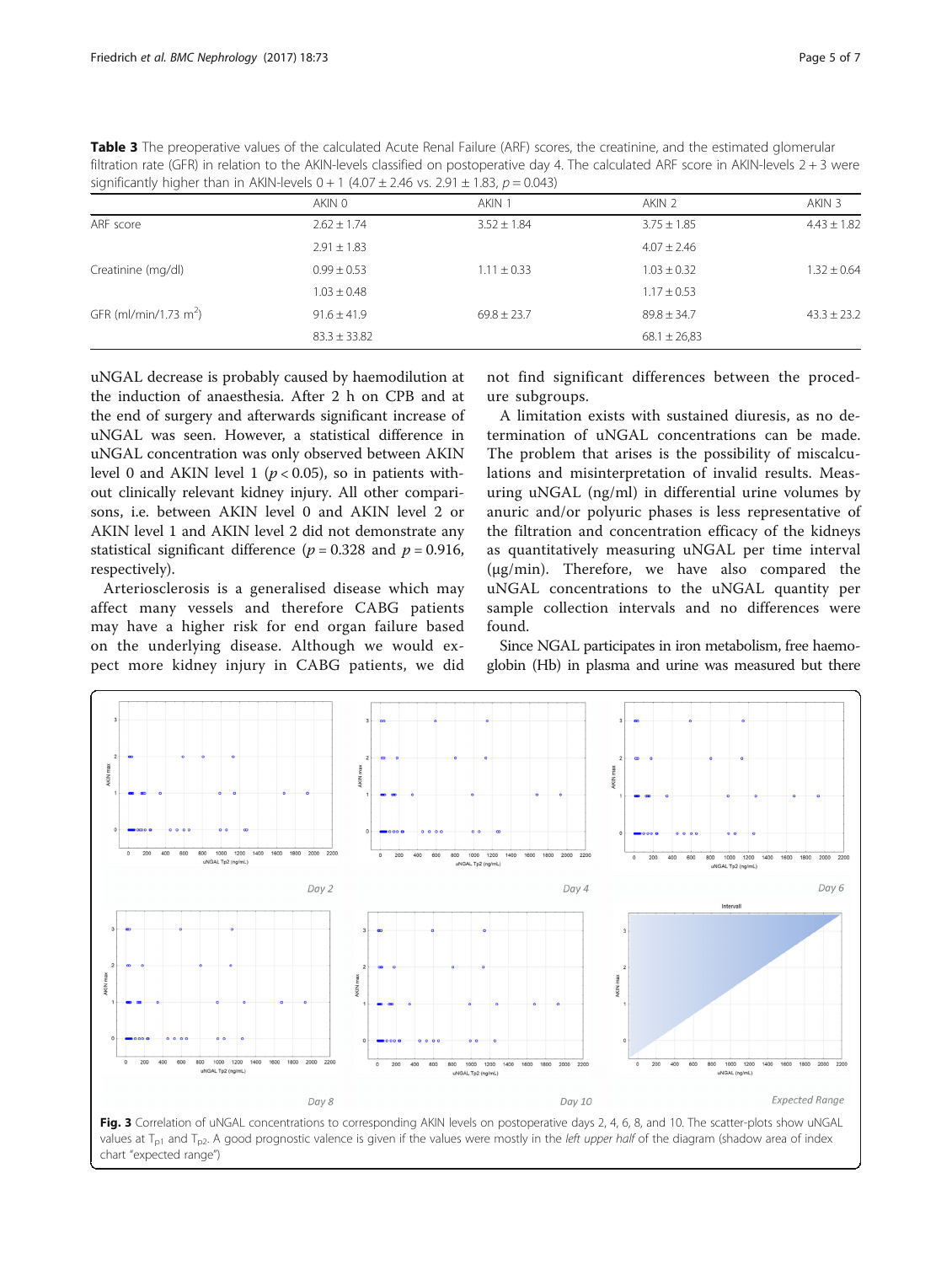<span id="page-5-0"></span>

was no correlation between the highest uNGAL concentrations, the peak free-Hb values, and the postoperative AKIN level (Table [1\)](#page-2-0).

The onset of the renal injury during and after CPB is very difficult to be determined, even with the help of modern biomarkers. As several studies, also present study failed to demonstrate a correlation between peak uNGAL value, duration of CPB, and the occurrence of AKI [[6, 11, 29](#page-6-0)–[31\]](#page-6-0). The mean CPB duration in all our patients was 141 min; in the group of patients, who developed severe kidney injury (AKIN level 3), the mean CPB time was 130 min (Table [3](#page-4-0)). Moreover, a comparison of CPB duration between the groups of patients without postoperative essential renal injury (AKIN level 0, AKIN level 1) and with renal injury (AKIN level 2, AKIN level 3) revealed no significant difference (CPB time 141.7 min in AKIN 0/1 groups vs. 141.3 min in AKIN 2/3,  $p = 0.966$ ).

In our study, increased uNGAL concentration was not a certain predictor of the degree of an upcoming renal injury. We expected to find good prediction of AKI within the first 4 days after CPB but there was for any time after CPB no correlation between uNGAL and postoperative AKIN classification level.

## Conclusion

The results of present study clearly demonstrate that the biomarker uNGAL failed to predict the onset and the severity of acute renal failure after cardiac operations with extracorporeal circulation. Further studies are needed to analyze possible markers predicting postoperative kidney injury.

#### Abbreviations

AKI: Acute kidney injury; AKIN: Acute Kidney Injury Network criteria; CPB: Cardiopulmonary bypass; CVVH: Continuous venovenous hemofiltration; ICU: Intensive care unit; NGAL: Neutrophil gelatinase-associated lipocalin;

sCr: Serum creatinine; SIRS: Systemic inflammatory response syndrome; uNGAL: Urinary neutrophil gelatinase-associated lipocalin

#### Acknowledgments

The authors like to thank Abbott GmbH & Co. KG (Wiesbaden, Germany) for laboratory support at the Architect platform.

#### Funding

Abbott GmbH & Co. KG (Wiesbaden, Germany) provided the NGAL measuring kits. There was no financial support from others for the design of the study and collection, analysis, and interpretation of data and writing the manuscript.

#### Availability of data and material

The datasets used and/or analyzed data are available from the corresponding author on reasonable request.

#### Authors' contributions

MF: conception and design, data collection and analysis, graphics, manuscript writing, and final approval of the manuscript. TT: critical revision, manuscript writing and final approval of the manuscript. MP: statistical analysis. IB: manuscript writing, critical revision, and final approval of the manuscript. All authors read and approved the final manuscript.

#### Competing interests

The authors declare that they have no competing interests.

#### Consent for publication

Not applicable

#### Ethics approval and consent to participate

The positive ethics vote (No. 16-4-10) from the ethics committee of the University Medical Center Göttingen, Germany, was obtained prior to the inclusion of patients. Written informed consent was obtained before enrollment from the legal guardian of each patient with assent from the patient when appropriate.

#### Author details

<sup>1</sup>Department of Thoracic and Cardiovascular Surgery, University Medical Center Göttingen, Robert-Koch-Str. 40, 37075 Göttingen, Germany. 2 Department of Medical Statistics, University Medical Center Göttingen, Göttingen, Germany.